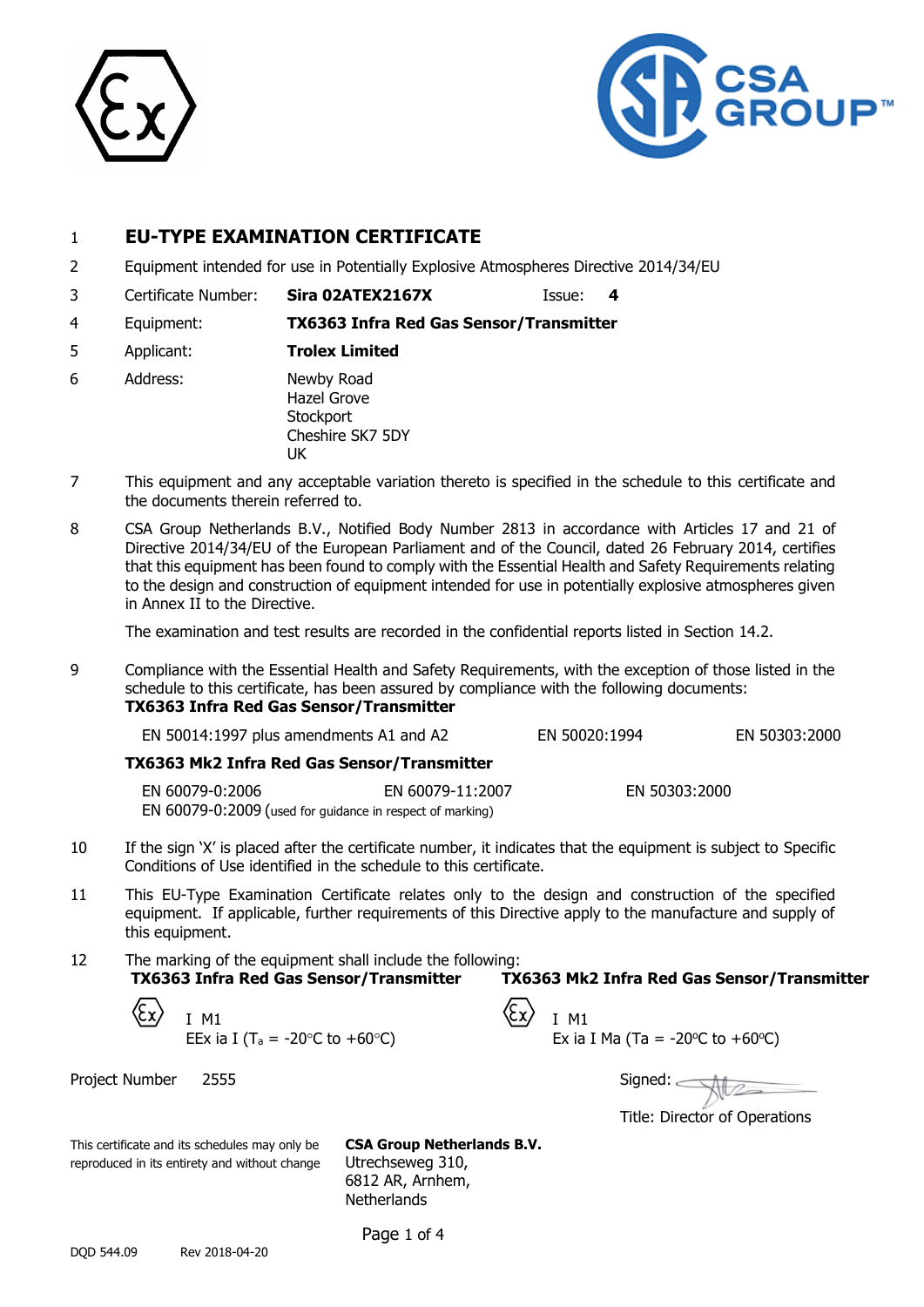



## **SCHEDULE**

## **EU-TYPE EXAMINATION CERTIFICATE Sira 02ATEX2167X**

**Issue 4**

#### 13 **DESCRIPTION OF EQUIPMENT**

The TX6363 Infra Red Gas Sensor/Transmitter takes a signal from a component-certified gas sensing head that is mounted on the sensor board in the sensor enclosure; this signal is conditioned and an analogue signal is then transmitted to other monitoring equipment. The sensing head can detect both flammable and toxic gases. The signal requires compensation for pressure and temperature changes, so a pressure sensor is fitted on the pressure sensor PCB and a temperature-measuring integrated circuit is located on the sensor head PCB.

The equipment comprises an output board connected to an optional display board plus a control board, which is connected to two sensor conditioning boards (pressure sensor and infra-red sensor). The assembly is housed in a anti-static polycarbonate housing with a polycarbonate window. The sensor may be mounted on the main unit, or in a remote location connected by up to 10 m of cable.

There are three versions of the equipment:

- 1 Group I, 5 to 15 Hz
- 2 Group I, 0.4 to 2 V
- 3 Group I, 4 to 20 mA

|       | 4-20 mA  |                    |          | $0.4 - 2V$ |          |          | $5-15$ Hz |              |              |
|-------|----------|--------------------|----------|------------|----------|----------|-----------|--------------|--------------|
|       | $T1-T2$  | $T4-T3$            | $T5-T3$  | $T1-T2$    | $T4-T3$  | $T5-T3$  | $T1-T2$   | $T4-T3$      | $T5-T3$      |
|       | (signal) | (main              | (lamp    | (signal)   | (main    | (lamp    | (signal)  | (main        | (lamp        |
|       | (Note 1) | circuit<br>supply) |          | (Note 2)   | circuit  | supply)  |           | circuit      | supply)      |
|       |          | supply)            |          |            | supply)  |          |           | supply)      |              |
| $I_i$ | 666 mA   |                    | ۰        | 666 mA     |          | ٠        |           |              | ٠            |
| $P_i$ |          |                    |          | 1.5W       |          |          | 1.5 W     |              |              |
| Ui    | 16.5 V   | 16.5 V             | 16.5 V   | 16.5 V     | 16.5 V   | 16.5 V   | 16.5 V    | 16.5 V       | 16.5 V       |
| $C_i$ | $1.2$ nF | $1.2$ nF           | $1.2$ nF | $1.2$ nF   | $1.2$ nF | $1.2$ nF | 0         | 0            | 0            |
|       |          | 0                  |          |            | 0        |          | ŋ         | <sup>0</sup> | <sup>0</sup> |

The TX6363 has the following safety description at terminals 1 to 5:

- Note 1: **4-20 mA Group I build only:** the power and signal terminals have been assessed as a single intrinsically safe circuit. However, if it is required to assess these as separate intrinsically safe circuits, then the signal circuit should be considered to have a resistance of 73  $\Omega$  in series with its terminals.
- Note 2: **0.4-2 V Group I build only:** the power and signal terminals have been assessed as a single intrinsically safe circuit. However, if it is required to assess these as separate intrinsically safe circuits, then the signal circuit should be considered as a supply of 7.14 V with a resistance of 218  $\Omega$  in series with its terminals.

**Variation 1** - This variation introduced the following change:

i. The use of 'Faradex' stainless steel filled nylon 6 as an alternative anti-static enclosure material was permitted.

**Variation 2** - This variation introduced the following change:

i. The addition of two Pull Up resistors (RM1 and RM2) to the Control PCB was endorsed.

This certificate and its schedules may only be reproduced in its entirety and without change

**CSA Group Netherlands B.V.** Utrechseweg 310, 6812 AR, Arnhem Netherlands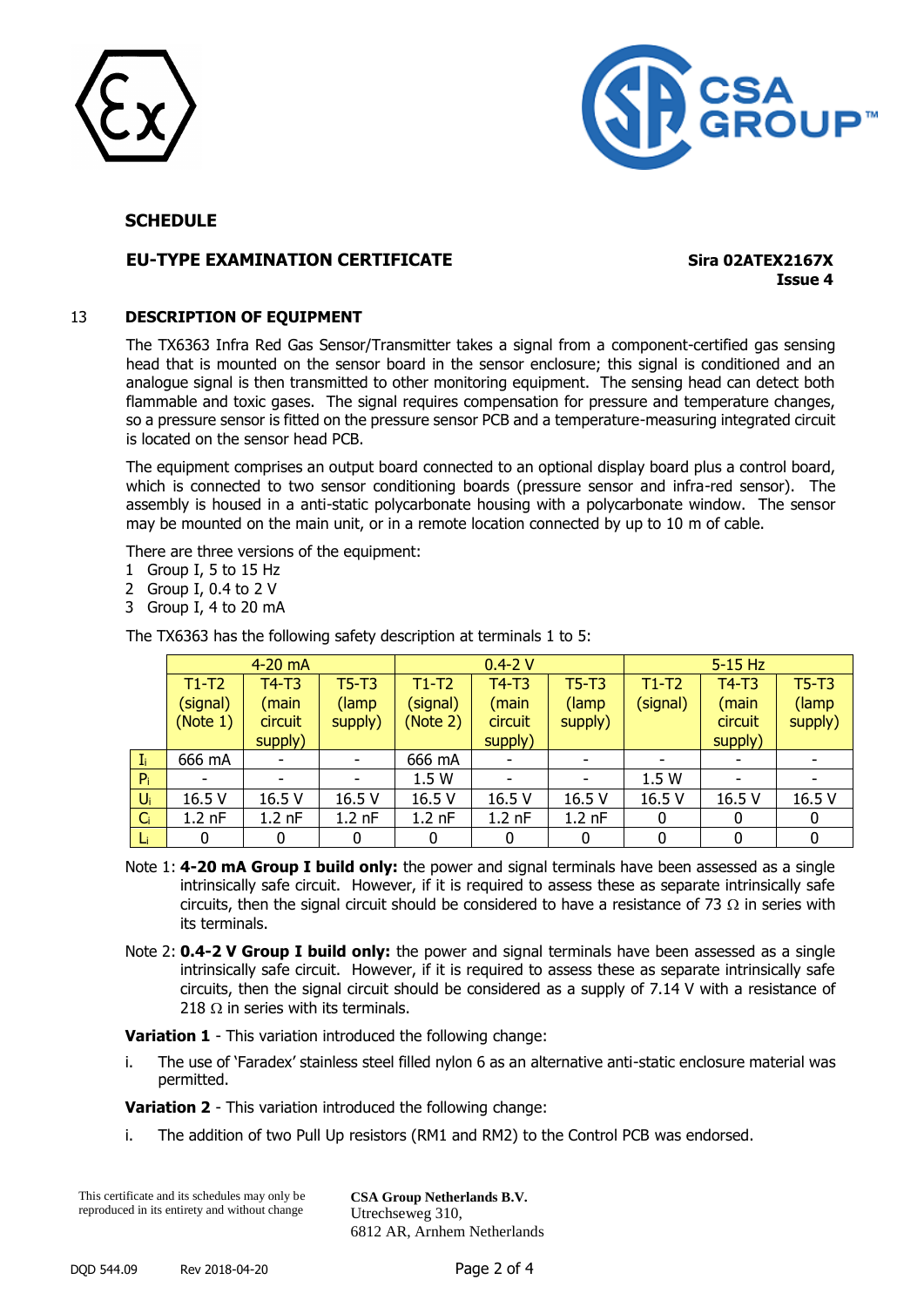



## **SCHEDULE**

## **EU-TYPE EXAMINATION CERTIFICATE Sira 02ATEX2167X**

**Issue 4**

**Variation 3** - This variation introduced the following changes:

- i. The introduction of the TX6363 Mk2 Infra Red Gas Sensor/Transmitter that orporates the following modifications:
	- The Output Board has been redesigned and replaces the previous version.
	- A new LCD Display has been introduced to replace the previous version.
	- The use of an alternative pressure sensor on the Head PCB.
	- An alternative housing material with anti-static properties.
	- The use of Bedford opto-isolator Type OPI1264D approved under BAS 01ATEX1278U coded Ex ia IIC as an alternative to that approved under BAS Ex 89C2096U/2 coded EEx ia IIC.
	- The use of Littelfuse fuse 259 approved under Baseefa02ATEX0071U coded EEx ia as an alternative to that approved under BAS Ex 832303.

This new version conforms to the requirements of the specific EN 60079 series of standards detailed in section 9 and bears the marking shown below:

 $\left\langle \xi_{X}\right\rangle _{I~M1}$ 

Ex ia I Ma (Ta =  $-20^{\circ}$ C to  $+60^{\circ}$ C)

The following safety description is applicable to this version:

#### **Input Parameters**

|       | Group I 4-20 mA     |                                        |                              | Group I 0.4-2 V     |                                        |                              | Group I 5-15 Hz     |                                        |                             |
|-------|---------------------|----------------------------------------|------------------------------|---------------------|----------------------------------------|------------------------------|---------------------|----------------------------------------|-----------------------------|
|       | $T1-T2$<br>(signal) | $T4-T3$<br>(main<br>circuit<br>supply) | $T5-T3$<br>(lamp)<br>supply) | $T1-T2$<br>(signal) | $T4-T3$<br>(main<br>circuit<br>supply) | $T5-T3$<br>(lamp)<br>supply) | $T1-T2$<br>(signal) | $T4-T3$<br>(main<br>circuit<br>supply) | $T5-T3$<br>(lamp<br>supply) |
| $U_i$ | 16.5 V              | 16.5 V                                 | 16.5 V                       | 16.5 V              | 16.5 V                                 | 16.5 V                       | 16.5 V              | 16.5 V                                 | 16.5 V                      |
| $P_i$ | $\blacksquare$      | ۰                                      | $\blacksquare$               | $\blacksquare$      |                                        | $\blacksquare$               | 1.5W                | $\blacksquare$                         | $\blacksquare$              |
| $C_i$ | $\mathbf 0$         | $1.1$ nF                               | $1.1$ nF                     | $\mathbf 0$         | $1.1$ nF                               | 1.1nF                        | 0                   | 1.1nF                                  | 1.1nF                       |
| Li    | $\mathbf 0$         | 0                                      | 0                            | 0                   |                                        | 0                            | 0                   | 0                                      | 0                           |

#### **Output Parameters**

|                       | Group I 4-20 mA     |                                        |                             | Group I 0.4-2 V     |                                        |                              | Group I 5-15 Hz     |                                        |                             |
|-----------------------|---------------------|----------------------------------------|-----------------------------|---------------------|----------------------------------------|------------------------------|---------------------|----------------------------------------|-----------------------------|
|                       | $T1-T2$<br>(signal) | $T4-T3$<br>(main<br>circuit<br>supply) | $T5-T3$<br>(lamp<br>supply) | $T1-T2$<br>(signal) | $T4-T3$<br>(main<br>circuit<br>supply) | $T5-T3$<br>(lamp)<br>supply) | $T1-T2$<br>(signal) | $T4-T3$<br>(main<br>circuit<br>supply) | $T5-T3$<br>(lamp<br>supply) |
| $U_{o}$               | 16.5 V              | 7.14 V                                 | 7.14 V                      | 16.5 V              | 7.14 V                                 | 7.14 V                       |                     | 7.14 V                                 | 7.14 V                      |
| $\mathbf{I}_\text{o}$ | 540 <sub>m</sub> A  | 15 <sub>m</sub> A                      | 15 <sub>m</sub> A           | 29mA                | 15mA                                   | 15 <sub>m</sub> A            |                     | 15 <sub>m</sub> A                      | 15 <sub>m</sub> A           |
| P <sub>o</sub>        | 1.765W              | 24mW                                   | 24mW                        | 120mW               | 24mW                                   | 24mW                         | -                   | 24mW                                   | 24mW                        |
| C <sub>o</sub>        | $11.7\mu F$         |                                        | ۰                           | $11.7\mu F$         | ٠                                      |                              | ۰                   |                                        | -                           |
| $L_0$                 | 1.5mH               |                                        | ۰                           | 493mH               | ٠                                      |                              |                     |                                        |                             |

This certificate and its schedules may only be reproduced in its entirety and without change

**CSA Group Netherlands B.V.** Utrechseweg 310,

6812 AR, Arnhem Netherlands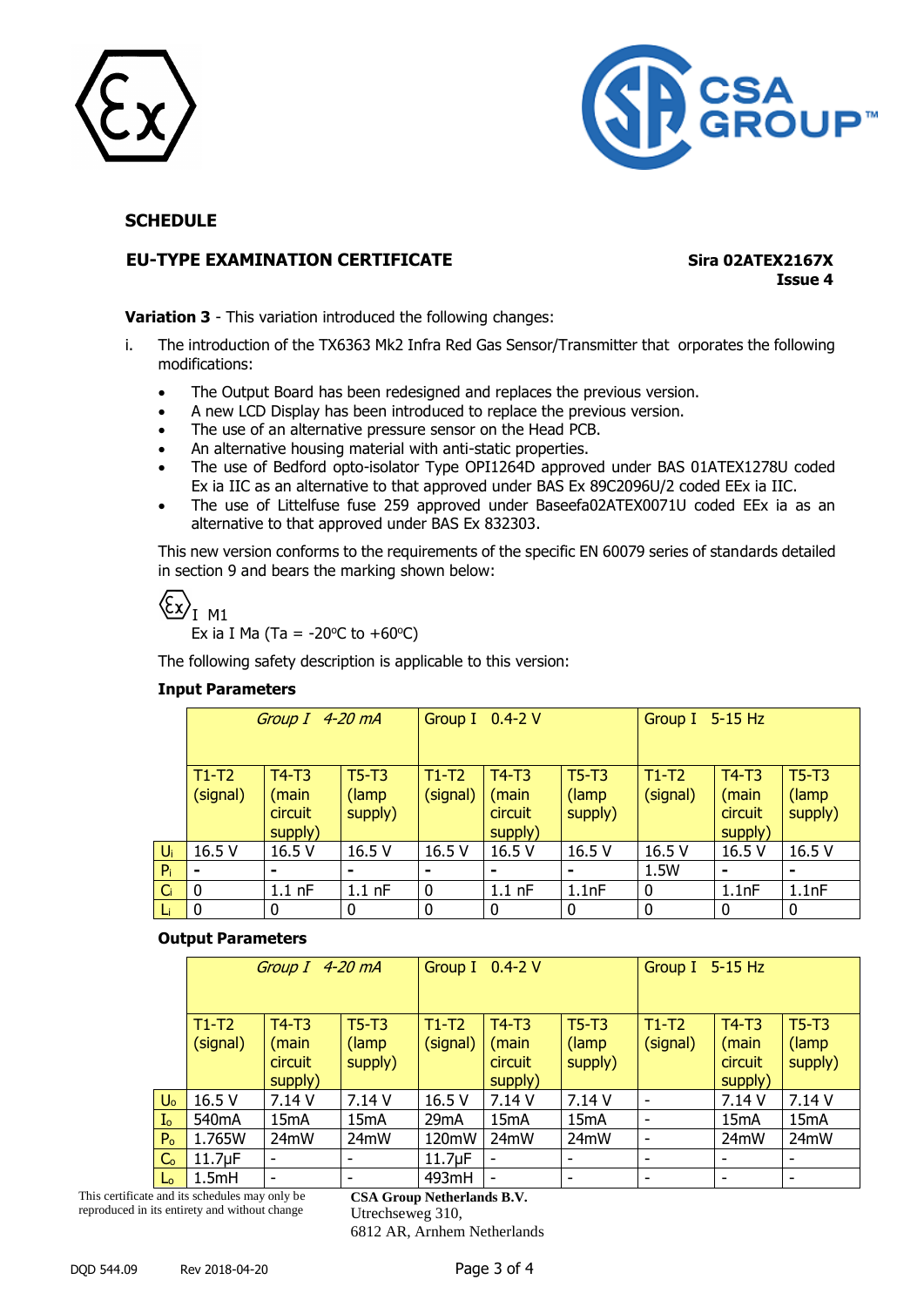



## **SCHEDULE**

## **EU-TYPE EXAMINATION CERTIFICATE Sira 02ATEX2167X**

**Issue 4**

#### 14 **DESCRIPTIVE DOCUMENTS**

#### 14.1 **Drawings**

Refer to Certificate Annexe.

#### 14.2 **Associated Sira Reports and Certificate History**

| <b>Issue</b>   | <b>Date</b>       | Report no. | Comment                                                                                                                                                                                                                                                                                                                                                                                                                                                                                                                                                                                                                                                                                                                   |
|----------------|-------------------|------------|---------------------------------------------------------------------------------------------------------------------------------------------------------------------------------------------------------------------------------------------------------------------------------------------------------------------------------------------------------------------------------------------------------------------------------------------------------------------------------------------------------------------------------------------------------------------------------------------------------------------------------------------------------------------------------------------------------------------------|
| 0              | 30 September 2002 | 52A8726    | The release of the prime certificate.                                                                                                                                                                                                                                                                                                                                                                                                                                                                                                                                                                                                                                                                                     |
|                | 24 March 2003     | 52A9400    | The introduction of Variation 1.                                                                                                                                                                                                                                                                                                                                                                                                                                                                                                                                                                                                                                                                                          |
| $\overline{2}$ | 19 March 2007     | 52A16400   | The introduction of Variation 2.                                                                                                                                                                                                                                                                                                                                                                                                                                                                                                                                                                                                                                                                                          |
| 3              | 10 June 2011      | R22890A/00 | This Issue covers the following changes:<br>All previously issued certification was rationalised<br>into a single certificate, Issue 3, Issues 0 to 2<br>referenced above are only intended to reflect the<br>history of the previous certification and have not<br>been issued as documents in this format.<br>The introduction of Variation 3.                                                                                                                                                                                                                                                                                                                                                                          |
| 4              | 31st October 2019 | 2555       | Transfer of certificate Sira 02ATEX2167X from<br>Sira Certification Service to CSA Group Netherlands<br>B.V<br>EC Type-Examination Certificate in accordance with<br>94/9/EC updated to EU Type-Examination Certificate<br>in accordance with Directive 2014/34/EU. (In<br>accordance with Article 41 of Directive 2014/34/EU, EC Type-<br>Examination Certificates referring to 94/9/EC that were in<br>existence prior to the date of application of 2014/34/EU (20 April<br>2016) may be referenced as if they were issued in accordance<br>with Directive 2014/34/EU. Variations to such EC Type-<br>Examination Certificates may continue to bear the original<br>certificate number issued prior to 20 April 2016.) |

#### 15 **SPECIAL CONDITIONS FOR SAFE USE** (denoted by X after the certificate number)

15.1 The user should note that internal components may exceed 150°C under fault conditions and care should be taken to prevent the ingress of coal dust when opening the enclosure.

#### 16 **ESSENTIAL HEALTH AND SAFETY REQUIREMENTS OF ANNEX II** (EHSRs)

The relevant EHSRs that are not addressed by the standards listed in this certificate have been identified and individually assessed in the reports listed in Section 14.2.

**CSA Group Netherlands B.V.** Utrechseweg 310, 6812 AR, Arnhem Netherlands